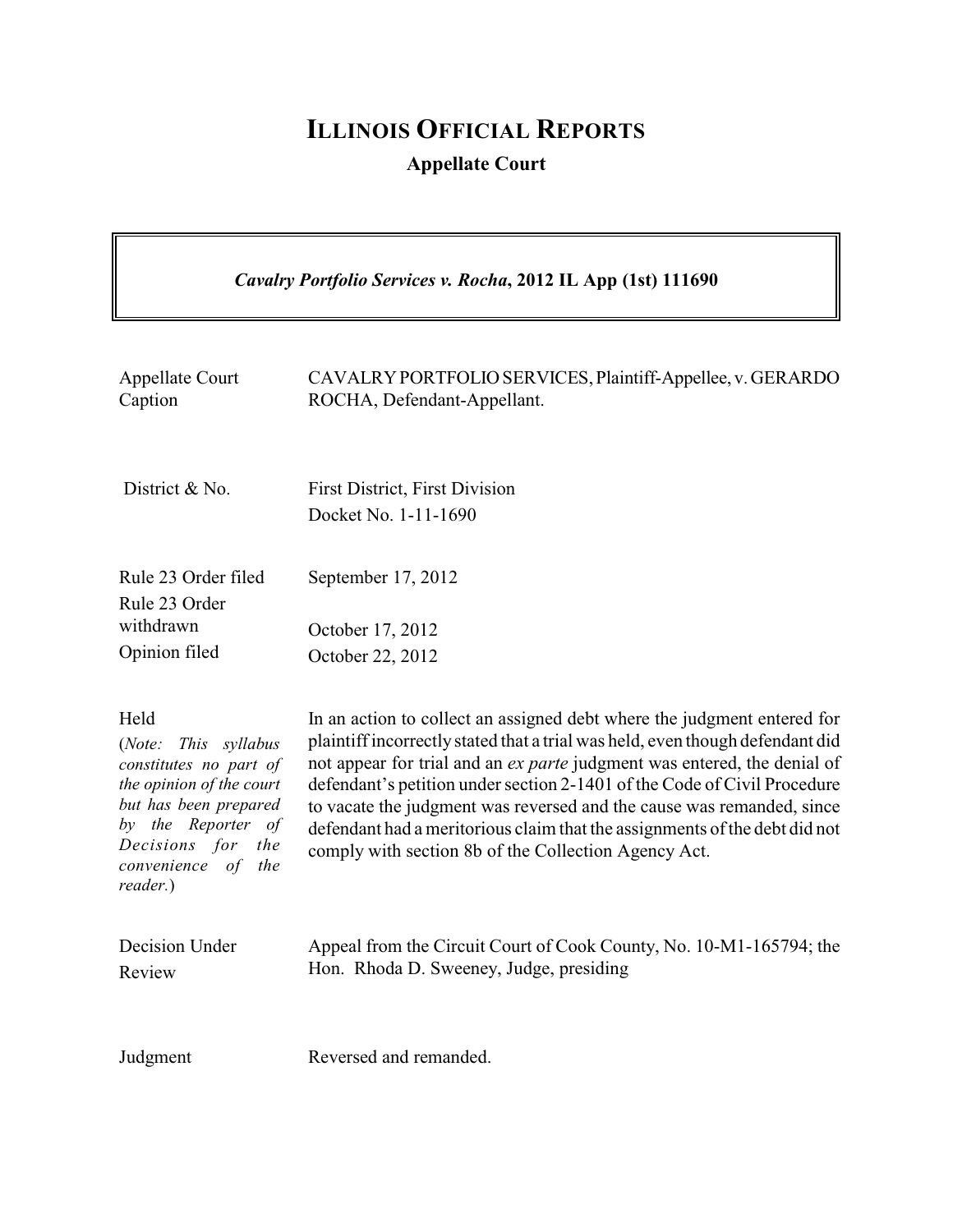| Counsel on<br>Appeal | Robert Habib and Jason Knuckey, both of Chicago, for appellant.                          |
|----------------------|------------------------------------------------------------------------------------------|
|                      | Shindler Law Firm, of Schaumburg (Anthony P. Bernardi, of counsel),<br>for appellee.     |
| Panel                | JUSTICE CUNNINGHAM delivered the judgment of the court, with<br>opinion.                 |
|                      | Presiding Justice Hoffman and Justice Karnezis concurred in the<br>judgment and opinion. |

## **OPINION**

¶ 1 This appeal arises from a judgment that was entered against defendant-appellant Gerardo Rocha (Rocha) on February 28, 2011, and also a May 16, 2011 order that denied Rocha's petition to vacate judgment pursuant to section 2-1401 of the IllinoisCode of Civil Procedure (Code) (735 ILCS 5/2-1401 (West 2010)). On appeal, Rocha argues that: (1) the trial court erred in denying his section 2-1401 petition to vacate the judgment because he presented a meritorious defense; (2) plaintiff-appellee Cavalry Portfolio Services (Cavalry Portfolio) failed to prove an account stated or that the parties entered into a contract; and (3) the trial court erred in denying his section 2-1401 petition to vacate the judgment because he acted with due diligence in contesting the original action and filing the section 2-1401 petition. For the following reasons, we reverse the judgment of the circuit court of Cook County and remand the matter for further proceedings.

### ¶ 2 BACKGROUND

¶ 3 On July 20, 2010, Cavalry Portfolio filed a complaint against Rocha in the circuit court of Cook County alleging breach of contract. Cavalry Portfolio claimed that Rocha opened a credit card or line of credit account with Washington Mutual Bank and subsequently defaulted by failing to make payments, resulting in a balance due to Cavalry Portfolio in the amount of \$12,320.20. The complaint alleged that Cavalry Portfolio was an assignee of CavalrySPV I, LLC, and CavalrySPV I, LLC, was an assignee of Washington Mutual Bank. Attached to the complaint were the following: account statements from Washington Mutual Bank stating that ownership of Rocha's account had been transferred to Chase Bank; and account statements from Chase Bank. Also attached to the complaint were: letters that assigned the rights, title, and interest of unspecified accounts from Chase Bank to Riverwalk Holdings, Ltd., from Riverwalk Holdings, Ltd., to Cavalry SPV I, LLC, and from Cavalry SPV I, LLC, to Cavalry Portfolio.

¶ 4 On September 2, 2010, Rocha was served by substitute service. On September 8, 2010, Rocha filed an appearance through counsel. On November 15, 2010, both parties appeared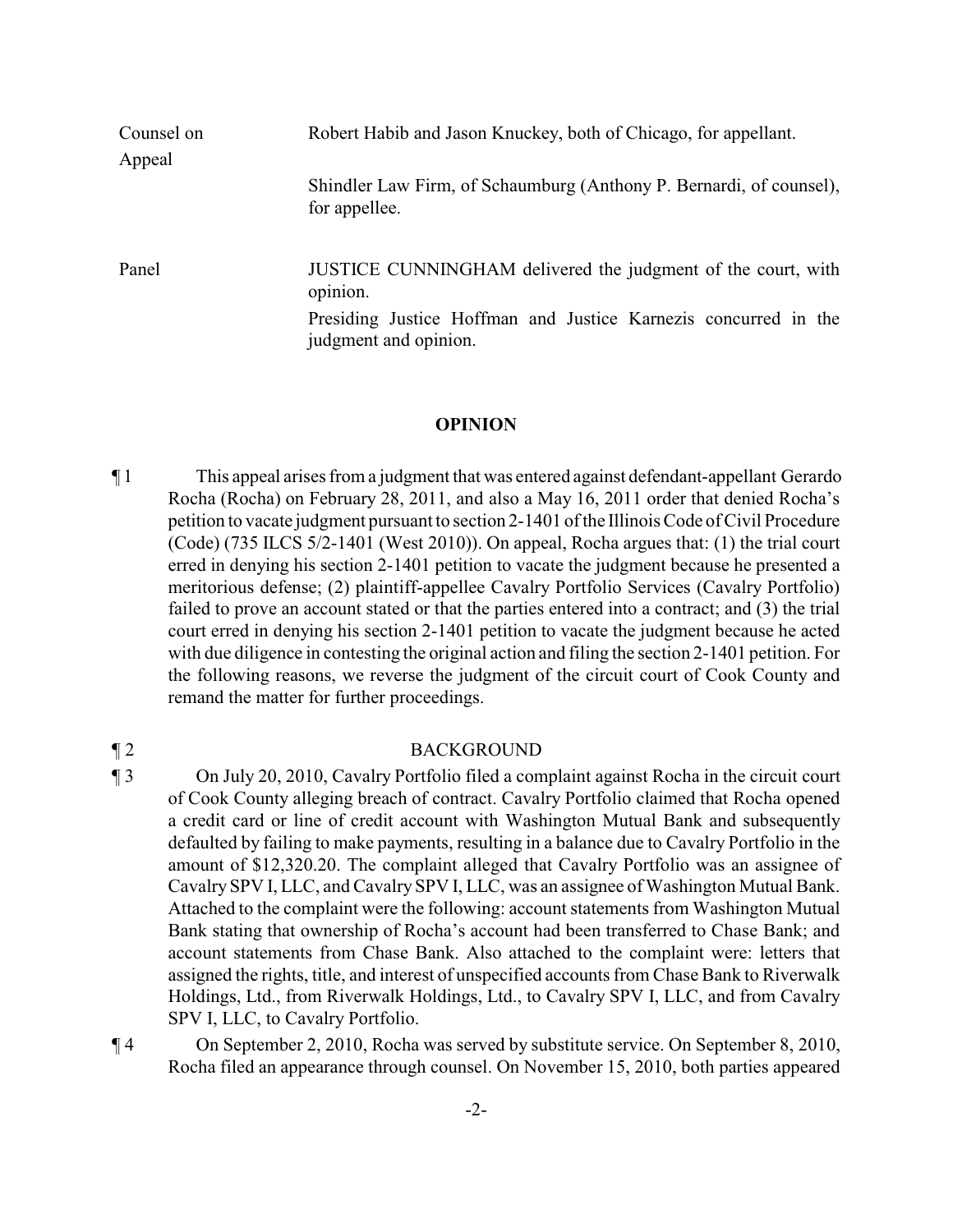and the matter was set for trial on February 28, 2011. Rocha was given 28 days to answer or otherwise plead. However, Rocha did not file an answer to the complaint. On February 28, 2011, neither Rocha nor Rocha's counsel appeared for trial and an *ex parte* judgment was entered against Rocha in the amount of \$12,670.20. The trial court order indicates that a judgment was entered against Rocha, after trial. On May 5, 2011, Rocha filed a section 2- 1401 petition to vacate the judgment. Rocha's section 2-1401 petition stated that he became aware of the judgment on May 2, 2011. The petition stated that Rocha had a meritorious defense because Cavalry Portfolio did not have standing to proceed pursuant to section 8b of the Collection Agency Act (Act) (225 ILCS 425/8b (West 2008)). The petition also stated that Rocha acted with due diligence in contesting the judgment by filing the petition as soon as he learned of the judgment. Attached to the petition was Rocha's affidavit, which stated that he had not incurred the expenses set forth in the complaint, he was not aware of who the plaintiff was, and he was nevershown any documents transferring any of his accounts to the plaintiff.

¶ 5 On May 16, 2011, the trial court denied Rocha's section 2-1401 petition without a

#### ¶ 6 ANALYSIS

hearing. On June 14, 2011, Rocha filed a timely notice of appeal.

¶ 7 On May 16, 2011, the trial court entered a final order denying Rocha's section 2-1401 petition to vacate the judgment entered against him on February 28, 2011. On June 14, 2011, Rocha filed a timely notice of appeal. This court has jurisdiction to consider Rocha's arguments on appeal pursuant to Illinois Supreme Court Rule 304(b)(3) (eff. Feb. 26, 2010).

¶ 8 We first examine Rocha's argument that the trial court erred in denying his section 2- 1401 petition to vacate the judgment because he presented a meritorious defense. A petitioner is entitled to relief under section 2-1401 of the Code when he sets forth specific factual allegations supporting each of the following elements: (1) the existence of a meritorious defense or claim; (2) due diligence in presenting the defense or claim to the trial court in the original action; and (3) due diligence in filing the section 2-1401 petition for relief. *Fiala v. Schulenberg*, 256 Ill. App. 3d 922, 929, 628 N.E.2d 660, 665 (1993).

¶ 9 The parties suggest that we apply the abuse of discretion standard of review to the trial court's ruling denying Rocha's section 2-1401 petition. We note that a recent supreme court decision, *People v. Vincent*, 226 Ill. 2d 1, 14, 871 N.E.2d 17, 26 (2007), held that when a trial court dismisses a section 2-1401 petition, or enters judgment on the pleadings of said petition without holding an evidentiary hearing, the standard of review to be applied is *de novo*. The *Vincent* court recognized that applying the *de novo* standard of review conflicted with prior case law that held that the abuse of discretion standard is to be applied to a trial court's ruling in those circumstances. *Id*. However, the court found that the application of the abuse of discretion standard was based on an erroneous belief that a section 2-1401 petition invoked the equitable powers of the court. *Id*. at 15, 871 N.E.2d at 27. The court reasoned that when the legislature abolished the common law writs in favor of the section 2-1401 statutory remedy, it became inaccurate to view the relief in strictly equitable terms. *Id*. at 16, 871 N.E.2d at 27. Because relief afforded by section 2-1401 is no longer purely discretionary, it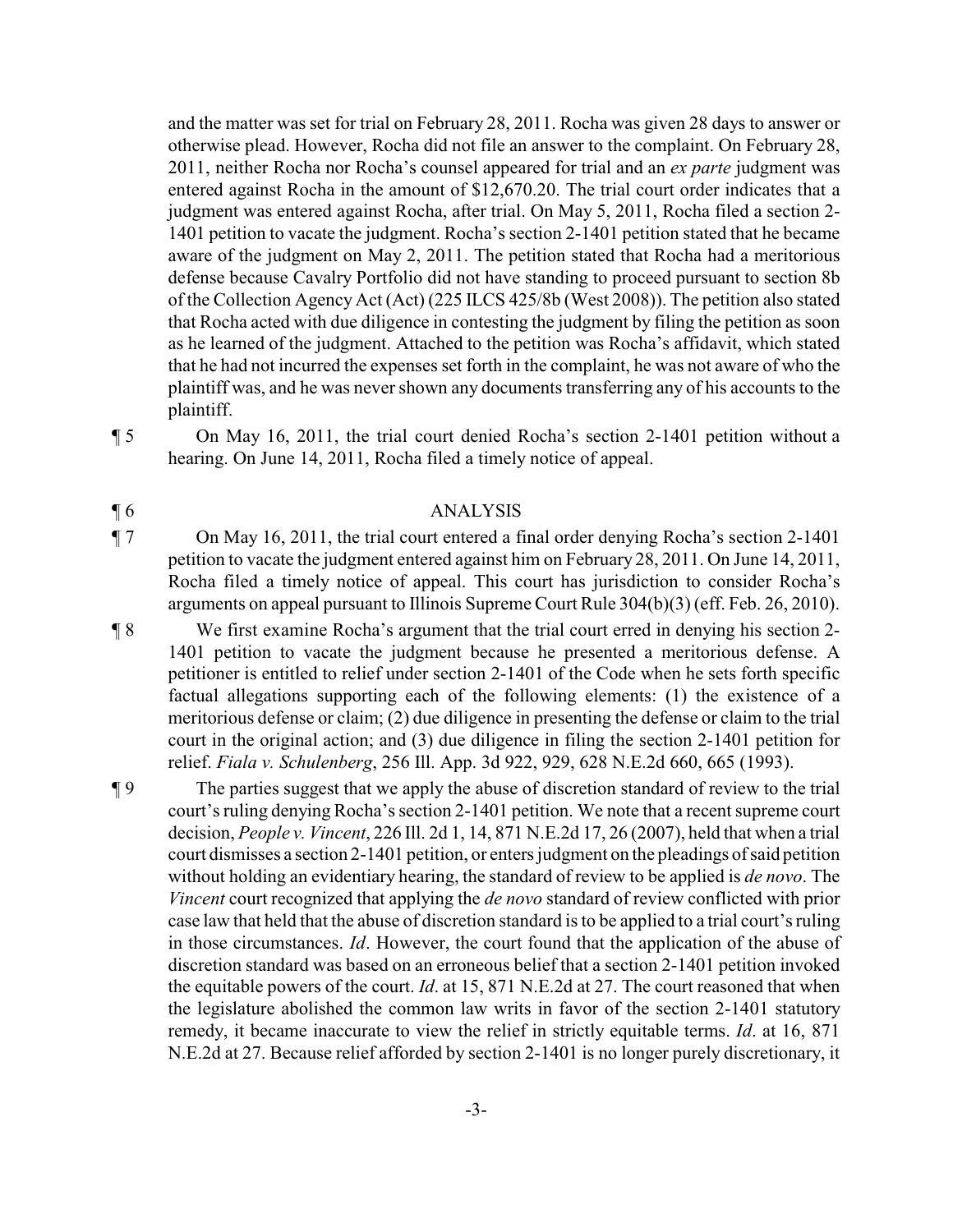would be incorrect to apply the abuse of discretion standard for every disposition under section 2-1401 of the Code. *Id*.

¶ 10 However, many, more recent decisions of the appellate court have recognized that the *Vincent* decision dealt with a narrow issue under section 2-1401(f) in which a judgment was challenged for voidness. The *Vincent* decision did not involve the due diligence, meritorious defense, and two-year limitation requirements that apply to other actions brought under section 2-1401. *Rockford Financial Systems, Inc. v. Borgetti*, 403 Ill. App. 3d 321, 326-27, 932 N.E.2d 1152, 1158 (2010); see also *Blazyk v. Daman Express, Inc.*, 406 Ill. App. 3d 203, 206, 940 N.E.2d 796,798-99 (2010). The *Borgetti* court found that the allegation of voidness in *Vincent* had nothing to do with equitable principles. *Borgetti*, 403 Ill. App. 3d at 327, 932 N.E.2d at 1158. The court found that "equitable principles and the exercise of discretion still apply in section 2-1401 proceedings not involving judgments alleged to be void." *Id*. at 328, 932 N.E.2d at 1159. The *Borgetti* court reasoned that due diligence cannot be reviewed under the *de novo* standard because it is a mixed question of law and fact and is a fact-intensive inquiry suited to balancing and not bright lines. *Id*. at 324, 932 N.E.2d at 1156. The court held that a typical section 2-1401 analysis is two-tiered: (1) the issue of a meritorious defense is a question of law and subject to *de novo* review; and (2) if a meritorious defense exists, then the issue of due diligence is subject to abuse of discretion review. *Id*. at 327, 932 N.E.2d at 1159. We agree with the holding and reasoning in *Borgetti* and *Blazyk*. Thus, we apply the *de novo* standard in reviewing whether Rocha presented a meritorious defense in his section 2-1401 petition, and applythe abuse of discretion standard in reviewingwhether he complied with the due diligence requirements of section 2-1401.

¶ 11 Rocha argues that Cavalry Portfolio did not have standing to bring suit against him because none of the account assignments in the complaint complied with section 8b of the Act. Section 8b of the Act states, in pertinent part:

> "§ 8b. Assignment for collection. An account may be assigned to a collection agency for collection with title passing to the collection agency to enable collection of the account in the agency's name as assignee for the creditor provided:

> (a) The assignment is manifested by a written agreement, separate from and in addition to any document intended for the purpose of listing a debt with a collection agency. The document manifesting the assignment shall specifically state and include:

(i) the effective date of the assignment; and

(ii) the consideration for the assignment.

\* \* \*

(e) No litigation shall commence in the name of the licensee as plaintiff unless: (i) there is an assignment of the account that satisfies the requirements of this Section and (ii) the licensee is represented by a licensed attorney at law."  $225$  ILCS  $425/8b(a)$ , (e) (West 2008).

Rocha also points out that "[i]mplicit in the statute is a third requirement that the contract of assignment specificallystate the relevant identifying information for the account that is being assigned." *Unifund CCR Partners v. Shah*, 407 Ill. App. 3d 737, 744, 946 N.E.2d 885, 892 (2011).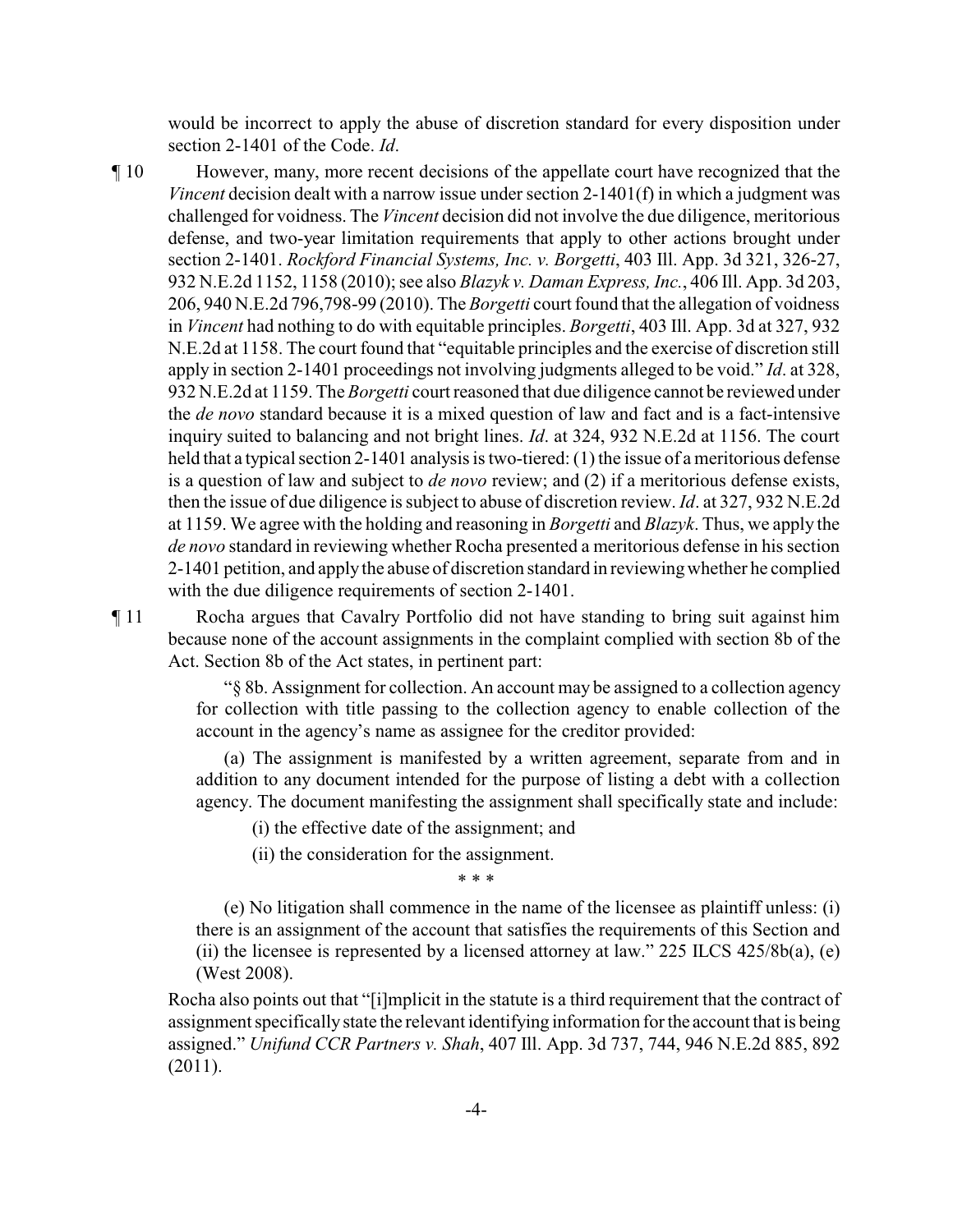¶ 12 In its complaint, Cavalry Portfolio claimed that it was an assignee of Cavalry SPV I, LLC, and Cavalry SPV I, LLC, was an assignee of Washington Mutual Bank. Attached to the complaint were account statements from Washington Mutual Bank statingthat ownership of Rocha's account had been transferred to Chase Bank. Also attached to the complaint were letters that assigned the rights, title, and interest of unspecified accounts from Chase Bank to Riverwalk Holdings, Ltd., from Riverwalk Holdings, Ltd., to Cavalry SPV I, LLC, and from Cavalry SPV I, LLC, to Cavalry Portfolio. Upon review of the letters of assignment, it is clear that each assignment failed to comply with at least one aspect of the requirements of section 8b of the Act. Many of the assignments leading to the original complaint against Rocha failed to specify the consideration and the account number in question of either the assignor, assignee or Rocha, and failed to identify Rocha by name. Therefore, all of the letters of assignment attached to Cavalry Portfolio's complaint failed to comply with section 8b of the Act. Thus, Rocha's section 2-1401 petition presented a meritorious defense.

¶ 13 In response, Cavalry Portfolio does not attempt to rebut Rocha's argument that he has a meritorious defense to the original complaint. Rather, Cavalry Portfolio argues that Rocha forfeited his argument that he has a meritorious defense and that Cavalry Portfolio lacked standing to bring suit against him, because he failed to raise it in a timely manner before the trial court. *Greer v. Illinois Housing Development Authority*, 122 Ill. 2d 462, 508, 524 N.E.2d 561, 582 (1988). Cavalry Portfolio also argues that Rocha's failure to file an answer or appear at trial resulted in Rocha having admitted the allegations in Cavalry Portfolio's complaint. In support of its argument, Cavalry Portfolio claims that the instant case is analogous to *Mortgage Electronic Registration Systems, Inc. v. Barnes*, 406 Ill. App. 3d 1, 940 N.E.2d 118 (2010).

¶ 14 In *Barnes*, the defendant was served with a complaint, but failed to answer the complaint. *Id*. at 3, 940 N.E.2d at 121. A default judgment was entered against the defendant. *Id*. The defendant then filed an emergency motion to stay the foreclosure sale. *Id*. After the property in question was sold, the defendant filed a section 2-1401 petition to vacate the foreclosure judgment because the plaintiff lacked standing and had no interest in the property. *Id*. The trial court denied the defendant's section 2-1401 petition. *Id*. The appellate court held that the defendant failed to timely raise the standing issue before the trial court where she failed to answer the complaint, was defaulted, participated in the proceedings by petitioning the court for a continuation of sale, and subsequently attempted to raise the standing issue after the foreclosure and sale. *Id*. at 6-7, 940 N.E.2d at 123. The court also held that because all well-pleaded allegations of a complaint are admitted by a defendant held in default, the defendant admitted that the plaintiff had standing. *Id*. at 7, 940 N.E.2d at 124. Thus, Cavalry Portfolio argues that pursuant to *Barnes*, Rocha forfeited his argument that CavalryPortfolio lacked standing because he failed to raise it in a timely manner before the trial court. We do not agree.

¶ 15 We find that the facts in the instant case are distinguishable from the facts in *Barnes*. This is not a case in which Rocha participated in the proceedings by filing responsive pleadings and then subsequently raised the issue of standing. Rocha's first response to Cavalry Portfolio's complaint was his section 2-1401 petition, which raised the issue of Cavalry Portfolio's lack of standing. In his brief before this court, Rocha's counsel explains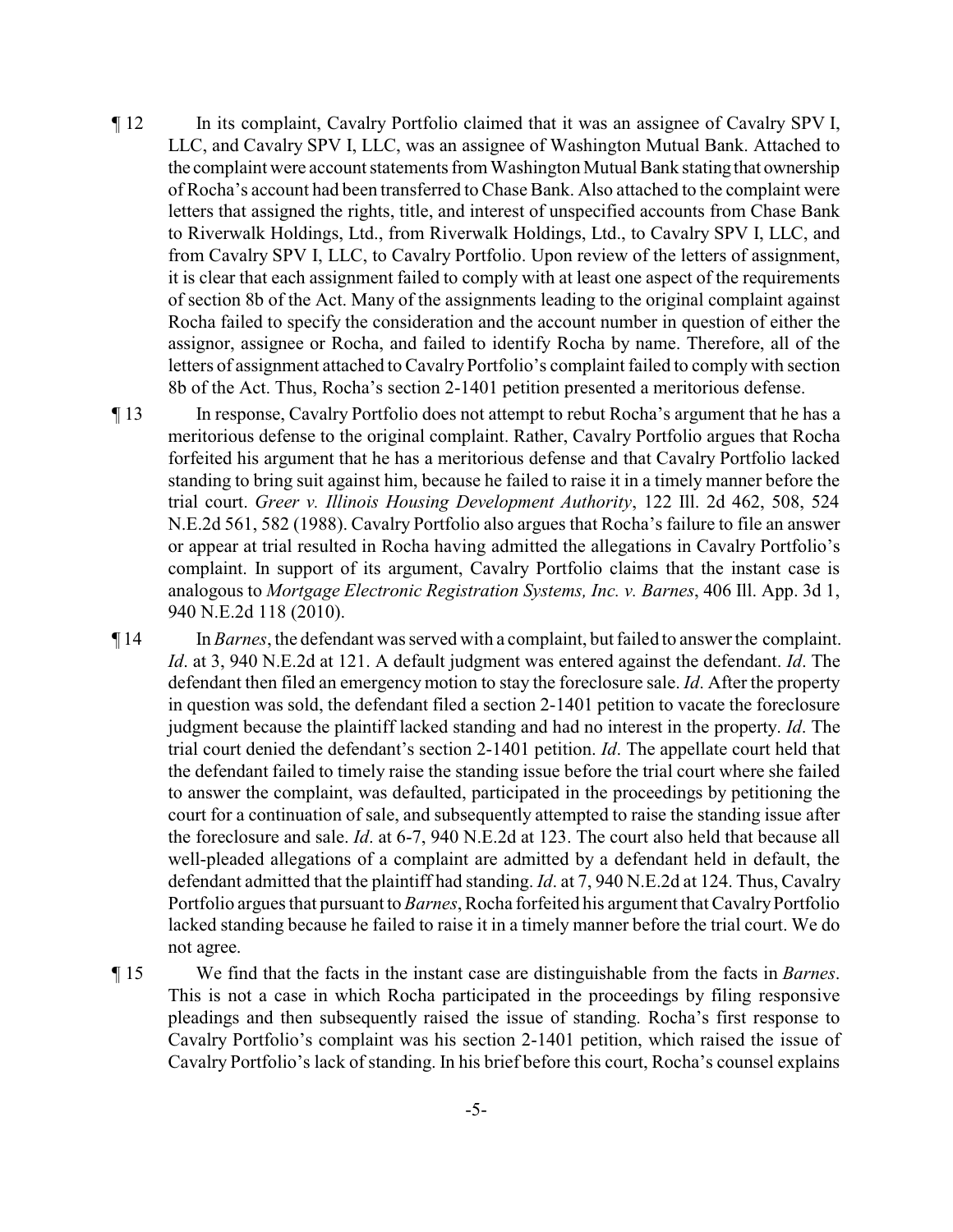that after Rocha's appearance was filed, his office inadvertently miscalendered the trial court's order that was entered on November 15, 2010. The court's order set the matter for trial and also gave Rocha 28 days to answer or otherwise plead. Rocha's counsel claims that because his office did not calendar the court's order, he and Rocha failed to file an answer or appear for trial. This explanation was not included in the section 2-1401 petition before the trial court. However, the petition did state that Rocha acted diligently in filing an appearance and contesting the action as soon as counsel was aware of the judgment entered against Rocha. Also, Rocha's section 2-1401 petition was filed well within two years after the entry of the trial court's judgment as required by the Code. See 735 ILCS 5/2-1401 (West 2010). On its face, Rocha's section 2-1401 petition shows that he presented his lack of standing argument to the trial court at the first opportunity of which he was aware, unlike the defendant in *Barnes*.

- ¶ 16 Moreover, unlike the defendant in *Barnes*, Rocha was not defaulted. Although Rocha failed to appear at trial, the record on appeal explicitly states: "[j]udgment for plaintiff after trial for \$12,670.20 versus Gerardo Rocha." Nowhere in the trial court's order does it state that a default judgment was entered against Rocha. On the contrary, the trial court's order provides a line item for indicating whether the judgment is by default. The court, specifically, entered its order indicating that there was a trial. Therefore, the record does not support Cavalry Portfolio's assertion that the judgment against Rocha was entered by default, as that term is commonlyunderstood. However, CavalryPortfolio explicitlystates in its brief before this court: "*Although Rocha did, in fact, fail to file an answer or otherwise plead, he was not defaulted. Rather, a judgment after trial was entered against him*." (Emphasis added.) Cavalry Portfolio's argument suggests that for purposes of the validity of the judgment, there was a trial. On the other hand, for purposes of preventing Rocha from raising a defense, there was not. CavalryPortfolio cannot have it both ways. Thus, we hold that Rocha did not forfeit his argument that Cavalry Portfolio lacked standing to bring suit against him.
- ¶ 17 Rocha also argues that he acted with due diligence in contesting the action. Section 2- 1401 of the Code requires the petitioner to show due diligence in presenting his meritorious defense to the trial court in the original action and due diligence in filing a section 2-1401 petition for relief. *Fiala*, 256 Ill. App. 3d at 929, 628 N.E.2d at 665. In this case, Rocha's counsel first learned about the trial court's judgment on May 2, 2011, and filed his section 2-1401 petition on May 5, 2011. Thus, it is clear that Rocha acted with due diligence in filing the section 2-1401 petition.
- ¶ 18 Cavalry Portfolio argues that Rocha failed to act with due diligence in presenting his defense to the trial court because he failed to file an answer to the complaint and failed to appear at trial. However, as Rocha points out, a trial court ruling denying section 2-1401 relief can be vacated even in the absence of diligence where the defendant has a meritorious defense and actively seeks to vacate the judgment. *Id*. More important than the due diligence requirement is the requirement that substantial justice be achieved. Illinois courts have repeatedly held:

"One of the guiding principles \*\*\* of section 2-1401 reliefis that the petition invokes the equitable powers of the circuit court, which should prevent enforcement of a default judgment when it would be unfair, unjust, or unconscionable. [Citations.] \*\*\* Because